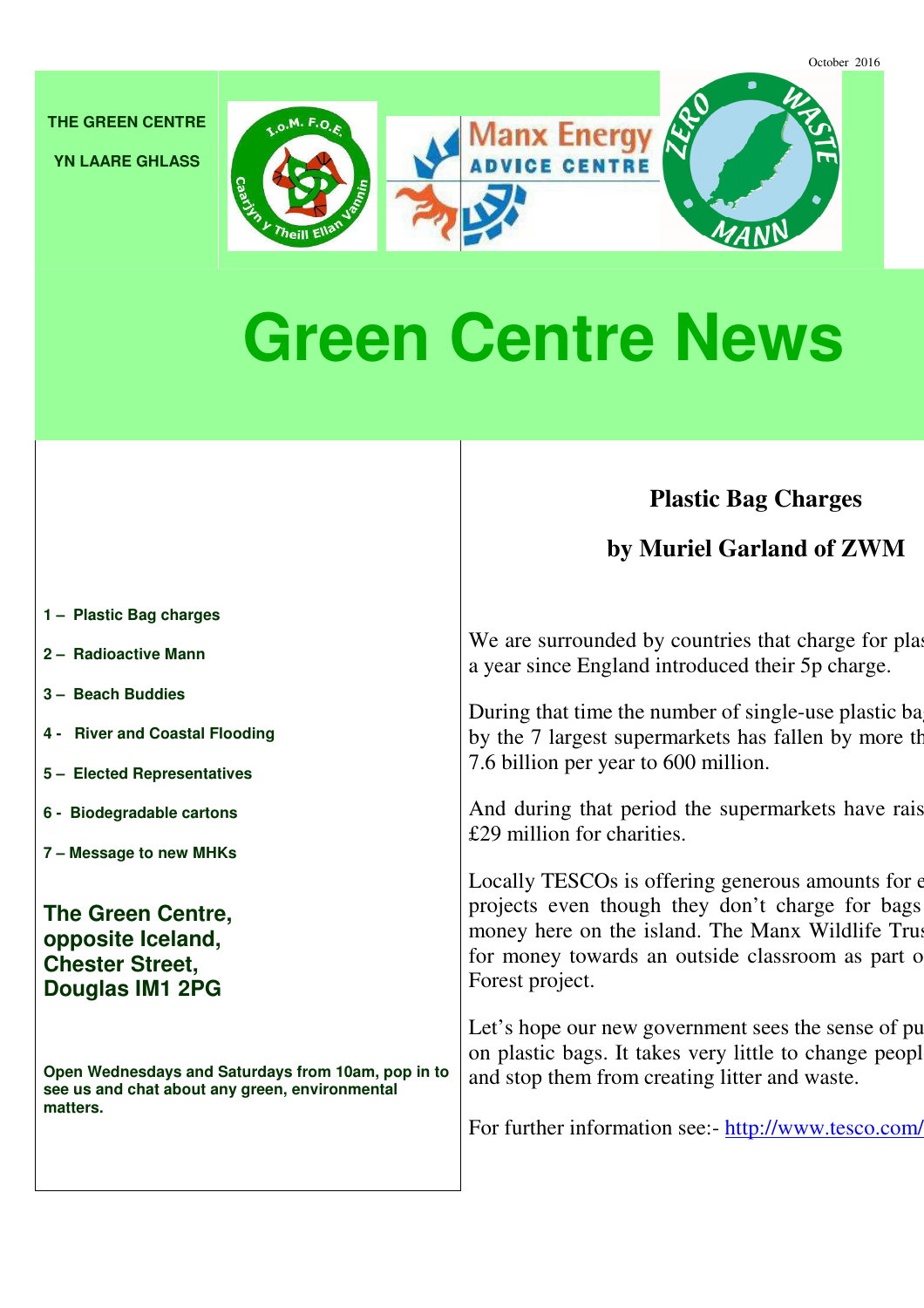## **Radioactive Mann**

On Monday 5 September BBC Panorama delivered an insight into the failings at the Sellafield Nuclear facility, a mere 34 miles from the Isle of Man. Panorama's stark findings drew the newly formed Isle of Man Green Party to call for the Isle of Man Government and Tynwald to put pressure on the UK Government to expedite the decommissioning of this cold war relic. The Panorama programme identified a glaring lack of oversight and administration of the facility, with the structural integrity of the façade a concern, and effluent discharges and storage of nuclear waste going unchecked.

In a lamentable turn of events, just one week after the Panorama programme was broadcast the United Kingdom Prime Minister Theresa May announced that stalled plans for the Nuclear Power Plant at Hinckley were to be proceeded with. The Economist captured the news of the Prime Minister's decision with an opinion that the Hinkley Point power station would tie Britain into an energy system that is already out of date. In the last ten years the price of nuclear energy production has increased while the price of renewable energy has plummeted. The decision to progress the Hinkley Point plant proffers an ignorance oof the future of decentralised energy production. With the increased availability of wind generation and solar cells, and the exponential improvements in the price and efficiency of battery storage, Hinkley Point will become a white elephant hanging around the neck of the UK tax payer, tied into fixed price subsidisation for the plant's builders.

Renewable energy production such as wind and solar will not only provide for a sustainable and increasingly cheap form of energy but do not carry the risks of nuclear waste and climate change to our future generations; if anything, their increased use can provide for the mitigation and amelioration of such issues.

The Next Green Party Meeting is to be held at 18:30 on Monday 10 October at 18 Albert Street, Douglas.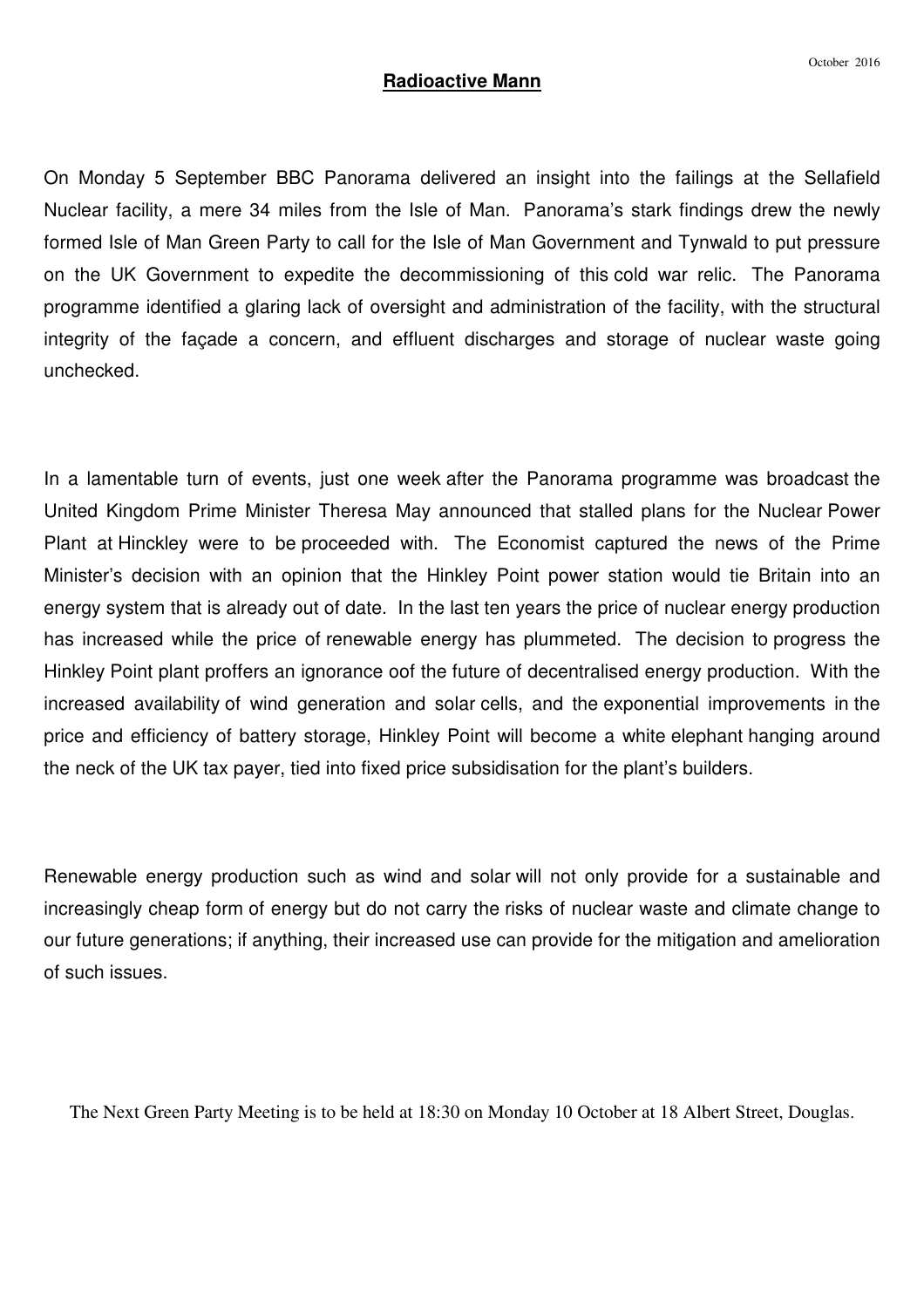

Beach Buddies help to save our seas from pollution

BEACH Buddies hold regular beach cleaning events which are fun and social events as well as helping our coastal environment and marine life.

Beach Buddies provides all the necessary equipment including hand wipes and hand gels afterwards, and has a First Aid kit (which has never been used, and we hope never will be!), full Public Liability Insurance, is a registered charity (no 1158) and we can provide Risk Assessments for company events, or events for groups like schools, Scouts, Guides, Cubs etc.

New volunteers have been a strong feature of pretty much every event held this year, and fast approaching 7,000 individual volunteers since 2014.

New volunteers, of all ages, are always warmly welcomed, especially families, and we also like to welcome well-behaved dogs. No need to register - just come along for as long or a little as you like.

## **BEACH**

**Registered Charity No. 1158 www.beachbuddies.org.uk** (website under construction) **e beachbuddiesisleofman@gmail.com f** Beach Buddies Isle of Man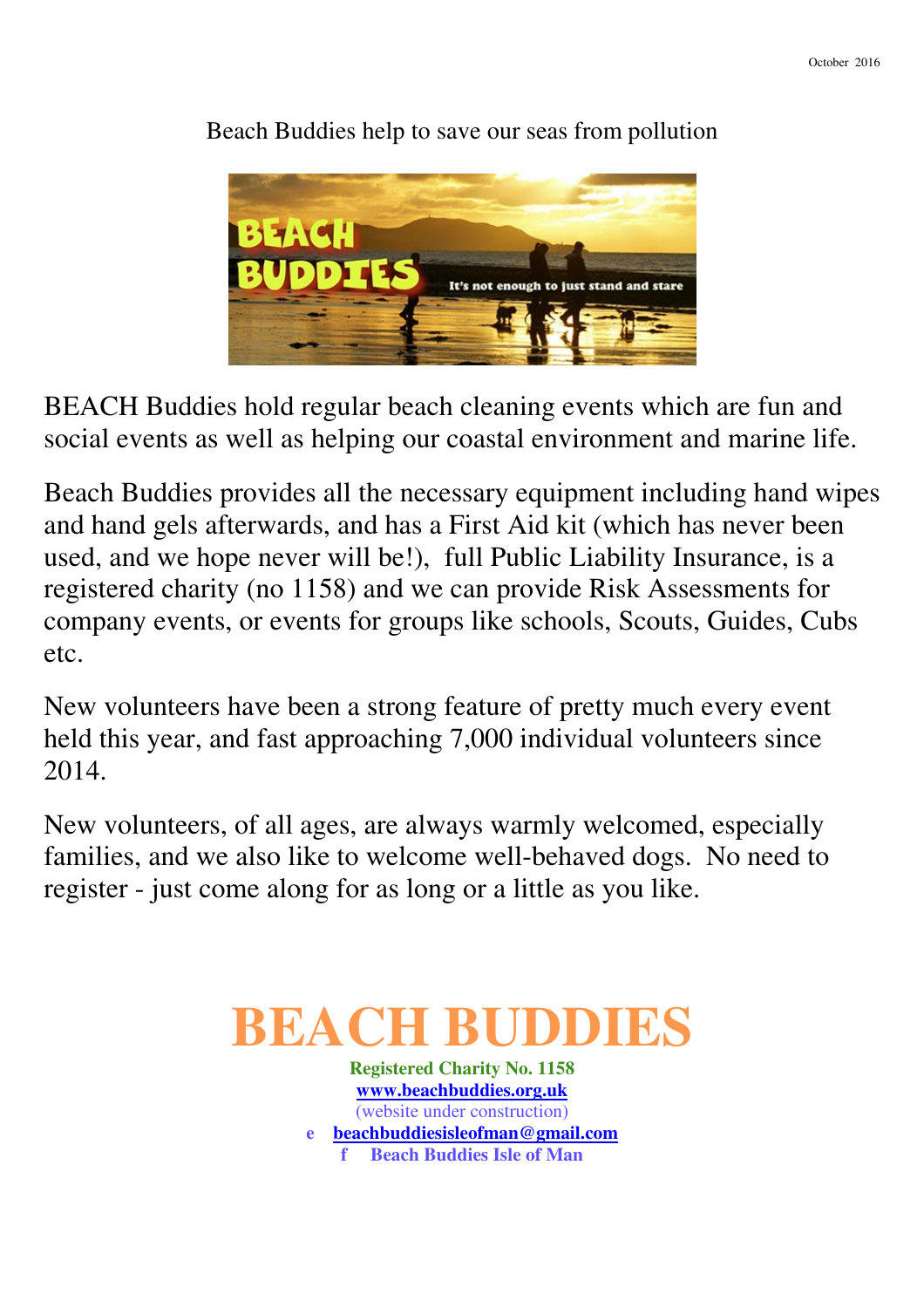### **River and Coastal Flooding**

### **By Andrew Jessop**

In the previous article on river and coastal management I touched upon some of the challenges facing the island in the coming decades as rainfall and storm events affecting the IOM become more intense and destructive. I suggested a few mitigation measures that could be relatively cheaply and quickly put into place but one of the major obstacles to these and other measures is our archaic planning system.

Unfortunately the island is plagued by legacy planning decisions that are now recognised by many, including current planners, as having been short-sighted or just plain wrong.

Examples are the development of land at Poyll Dooey, Ramsey; Broogh Wyllin, Kirk Michael; Mill Race, Sulby, and the NSC in Douglas to name just a few.

However, in the case of the land at Poyll Dooey commencement of part of the development means the remaining portion of the site can continue to be developed even if common sense dictates otherwise.

Effectively the government (or really the tax payer) potentially has the unenviable choice, if it wishes to stop further development of a site which has an extant planning permission, to either pay millions in compensation to the developer or (sometime in the future) pay millions to build flood protection defences. So which would you vote for if you were one of the new MHKs?

This clearly is not fanciful speculation, hard evidence of the government having to make this type of decision lies only a few miles south west along the Sulby River at the Mill Race.

So what is to be done about these ticking time bomb sites, forget about them and hope for the best or spend a load of money now in the hope it is not wasted and that it saves a lot more money in the future. A question to perhaps pose to the prospective Chief Minister candidates.

However, moving forward the obvious answer to these types of issue is to don't zone/build on land that falls within identifiable flood risk areas. But this requires a planning process that is fit for purpose, and a government that is prepared to stand up to landowners and developers, who wish to see their land developed, and refuse to accede to their pleadings no matter what mitigation measures they claim will be designed as part of the development. Because who do you expect will pick up the tab to maintain the defences or 'bail-out' (no pun intended) the residents if the defences fail?

Cynics will say as the island is really run by people with money rather than our elected representatives, the chances of any significant change in planning policy is remote and the mistakes of the past will continue to haunt us as will the ones yet to be made.

Let's hope our new House of Keys will prove the cynics wrong and a fresh approach to climate change and its consequences will be genuinely embraced and our children and grand children can look forward to a brighter future.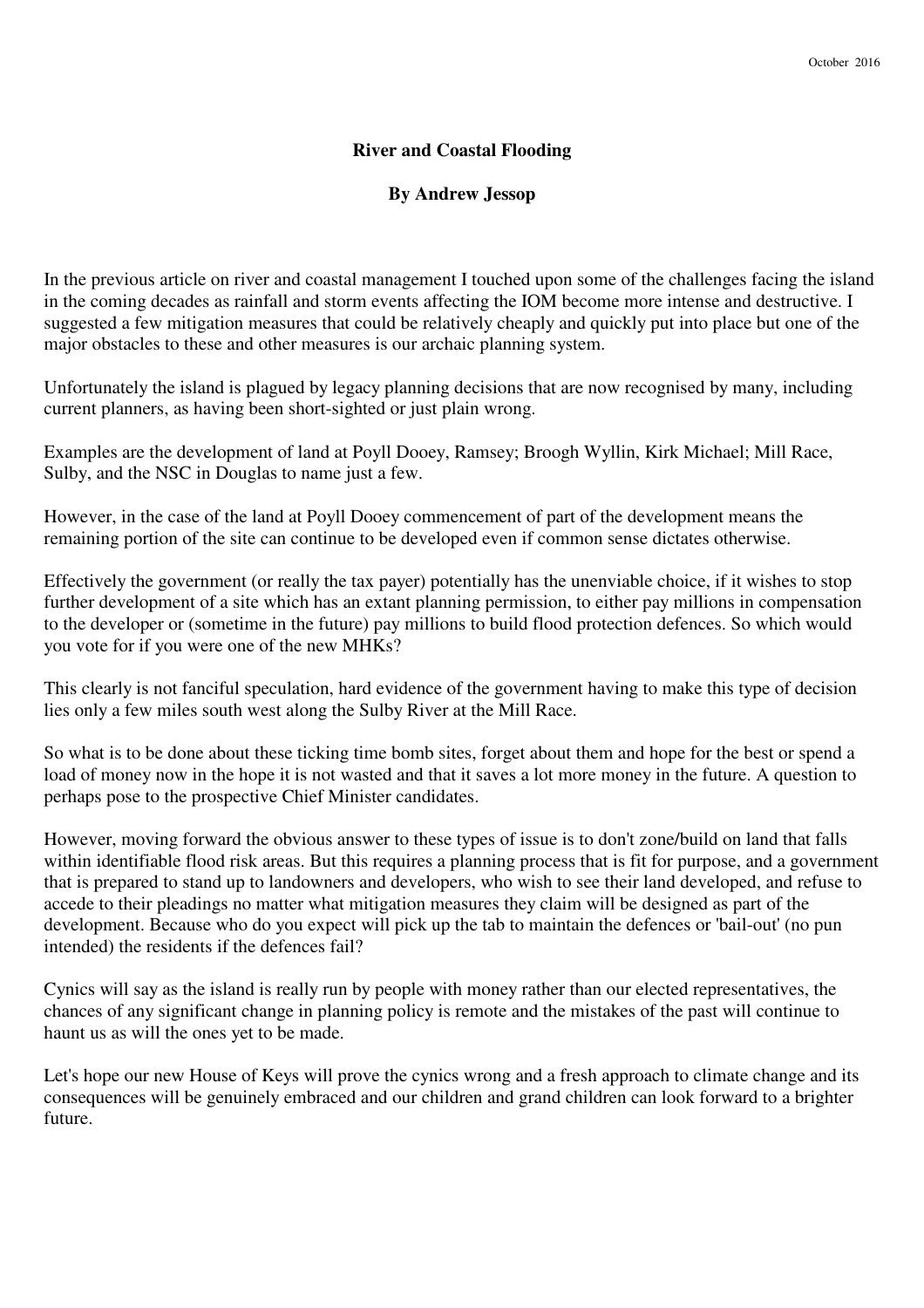## Encouraging bio-degradable food containers at events



We were recently at the Food and Drink Festival at Villa Marina, and noticed some food was being provided to people in cardboard packaging rather than nonbiodegradable plastic. This is so much better for the environment and also looks far more classy and contemporary.

Plastic packaging seems out of fashion as well as harmful to the environment, 'it's so 1970s'. It may raise inference in some consumers as to the amount of care kitchens put into making their food if they present their food in cheap, nonbiodegradable cartons. It can only have beneficial image/marketing implications to use bio-degradable containers.

But some fast food companies don't care about the environment and just want to make a fast buck, they will still use plastic containers even when alternatives are available. Their target market doesn't care either, they are not appealing to the more discerning market. This means it would be up to the organiser of events, whether large events like the TT or smaller events like car boot sales/fetes to stipulate that only bio-degradable food containers may be used.

If the bottom-up approach is not reaching all distributors of food at events, then it would be necessary to supplement it by a top-down approach where those who organise events stipulate that only bio-disposable containers may be used.

Another top-down approach would be for Government to impose an import tax on plastic containers to raise revenue as well, and to keep our island clean and healthy and for our residents and visitors at the same time as raising revenue.